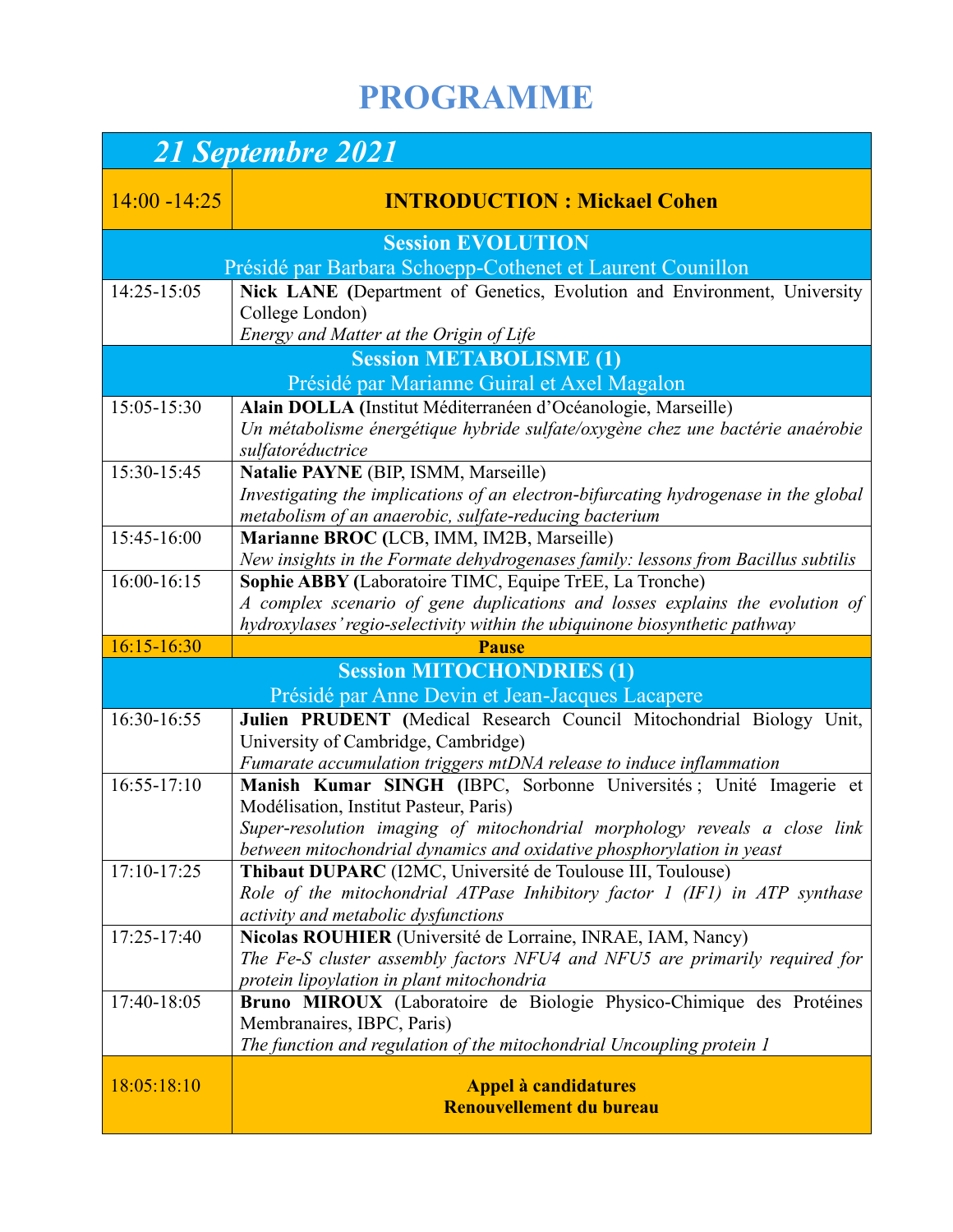| <b>22 Septembre 2021</b> |                                                                                                                                                |
|--------------------------|------------------------------------------------------------------------------------------------------------------------------------------------|
| $12:00 - 14:00$          | <b>Poster (Espace de discussion)</b>                                                                                                           |
|                          | <b>Session MITOCHONDRIE (2)</b>                                                                                                                |
|                          | Présidé par Lucie Bergdoll et Marie-France Giraud                                                                                              |
| 14:00-14:25              | Manuel ROJO (Institut de Biochimie et Génétique Cellulaires, Bordeaux)<br>Pathogenic mutations of the mitochondrial transmembrane GTPase MFN2: |
|                          | functional consequences and molecular diagnosis                                                                                                |
| 14:25-14:40              | Cynthia ALSAYYAH (Laboratoire de Biologie Moléculaire et Cellulaire des<br>Eucaryotes, IBPC, Paris)                                            |
|                          | Contacts between peroxisomes dan mitochondria regulate mitochondrial fusion in<br>veast                                                        |
| 14:40-14:55              | Fanny PILOT-STORCK (Univ Paris Est Creteil, EnvA, IMRB, Team Relaix,                                                                           |
|                          | Maisons-Alfort)                                                                                                                                |
|                          | HACD genes control mitochondrial energetic efficiency through the modulation of<br>mitochondrial membranes lipid composition                   |
| 14:55-15:10              | Jonathan PRZYBYLA-TOSCANO (Université de Lorraine, INRAE, IAM,                                                                                 |
|                          | Nancy)                                                                                                                                         |
|                          | Unravelling the role of an atypical mitochondrial ferredoxin from Arabidopsis                                                                  |
|                          | thaliana                                                                                                                                       |
| 15:10-15:25              | Anne DEVIN (Institut de Biochimie et Génétique Cellulaires, Bordeaux)                                                                          |
|                          | The Warburg effect in yeast: repression of mitochondrial metabolism is not a                                                                   |
|                          | prerequisite to promote cell proliferation                                                                                                     |
| $15:25 - 15:40$          | Fanny FONTAINE (Service de Biochimie CHU Caen)                                                                                                 |
|                          | Expanding the clinical spectrum of the $m.13046T>C$ variation in the                                                                           |
|                          | mitochondrial ND5 gene                                                                                                                         |
| 15:40<br>15:40-15:55     | <b>Photo de groupe</b>                                                                                                                         |
|                          | <b>Pause</b>                                                                                                                                   |
|                          | <b>Session PHOTOSYNTHESE (1)</b><br>Présidé par Giovanni Finazzi et Myriam Brugna                                                              |
| 15:55-16:20              |                                                                                                                                                |
|                          | Stéphane LEMAIRE (Laboratory of Computational and Quantitative Biology,<br>Institut de Biologie, Paris)                                        |
|                          | Synthetic and systems biology of carbon fixation in Chlamydomonas                                                                              |
| 16:20-16:35              | Claire REMACLE (University of Liege, Genetics and physiology of microalgae,                                                                    |
|                          | InBios/Phytosystems RU, Liege)                                                                                                                 |
|                          | Integration of the iron-sulfur transfer protein NFU1 of the microalga C. reinhardtii                                                           |
|                          | in chloroplast metabolism in the light, in the dark and in anaerobiosis                                                                        |
| 16:35-16:50              | Dany CROTEAU (Institut de Biologie Physico-Chimique, Paris)                                                                                    |
|                          | Développement d'un modèle quantitatif du NPQ chez Phaeodactylum tricornutum                                                                    |
| 16:50-17:05              | Anna CACCAMO (University of Liège, Belgium)                                                                                                    |
|                          | In Chlamydomonas reinhardtii APX2 exerts photoprotection to sudden increases                                                                   |
|                          | of light intensity                                                                                                                             |
| 17:05-17:30              | Diana KIRILOWSKI (Institute for Integrative Biology of the Cell (I2BC), Gif-                                                                   |
|                          | sur Yvette)                                                                                                                                    |
|                          | Regulation of cyanobacterial photoprotection: The Orange Carotenoid Protein                                                                    |
| 17:30-17:50              | <b>Présentation des candidats</b><br><b>Renouvellement du bureau</b>                                                                           |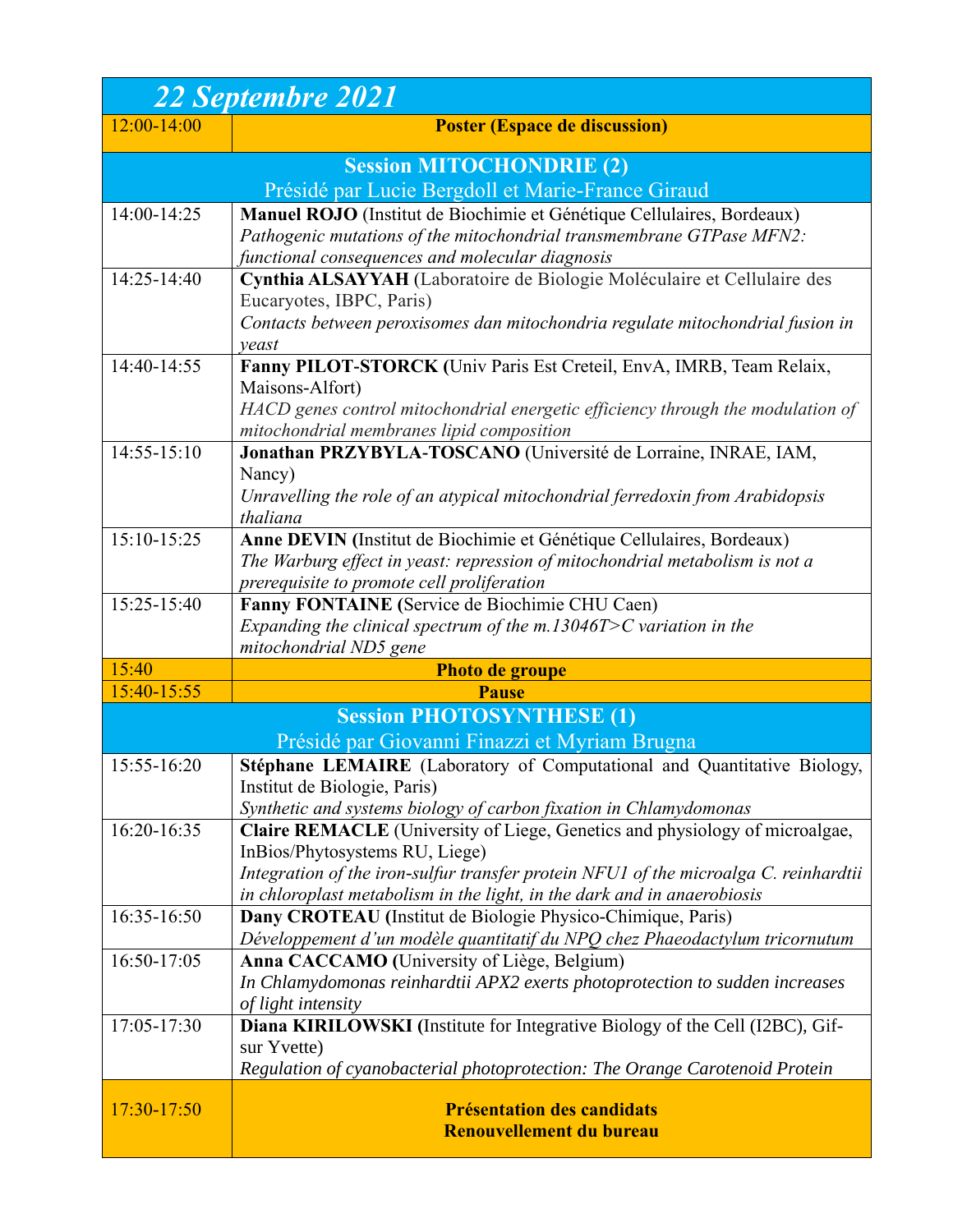| 23 Septembre 2021                              |                                                                                                                                      |  |
|------------------------------------------------|--------------------------------------------------------------------------------------------------------------------------------------|--|
| $12:00-14:00$                                  | <b>Poster (Espace de discussion)</b>                                                                                                 |  |
|                                                | <b>Session NADPH OXYDASE ET STRESS OXYDANT</b>                                                                                       |  |
| Présidé par Stéphane Arbault et Tania Bizouarn |                                                                                                                                      |  |
| 14:00-14:25                                    | Agnès DELAUNAY-MOISAN (Laboratoire Biologie Redox et Maladies, I2BC,                                                                 |  |
|                                                | Département de Biologie Cellulaire, Gif sur Yvette)                                                                                  |  |
|                                                | A la recherche de la function du Glutathion dans le Réticulum Endoplasmique                                                          |  |
| $14:25-14:40$                                  | Dina AL ABYAD (Institut de Chimie Physique, Orsay)                                                                                   |  |
|                                                | Etude de l'assemblage de la NADPH oxydase de phagocyte sur les membranes<br>cellulaires                                              |  |
| 14:40-14:55                                    | Chantal HOUEE-LEVIN (Institut de Chimie Physique, Orsay)                                                                             |  |
|                                                | Les protéines de bactéries extrémophiles sont-elles extrémophiles?                                                                   |  |
| 14:55-15:20                                    | Franck FIESCHI (Institut de Biologie Structurale, Grenoble)                                                                          |  |
|                                                | Flexibilité interdomaine dans une NADPH oxydase mise en évidence par SANS en                                                         |  |
|                                                | utilisant le LMNG comme détergent « furtif »                                                                                         |  |
| 15:20-15:35                                    | <b>NEB</b>                                                                                                                           |  |
| 15:35-15:50                                    | <b>Pause (Espace de discussion)</b>                                                                                                  |  |
|                                                | <b>Session METABOLISME (2)</b>                                                                                                       |  |
|                                                | Présidé par Eric Pilet et Benjamin Ezraty                                                                                            |  |
| 15:50-16:15                                    | Catherine DUPORT (Avignon Université, INRAE, Avignon)                                                                                |  |
|                                                | La toxinogénèse est une composante de l'adaptation métabolique chez Bacillus                                                         |  |
|                                                | cereus                                                                                                                               |  |
| $16:15-16:30$                                  | Tristan WAGNER (Microbial Metabolism Research Group, Max Planck Institute                                                            |  |
|                                                | for Marine Microbiology, Bremen)                                                                                                     |  |
|                                                | How can methanogens derive cellular energy by devouring coal?                                                                        |  |
| 16:30-16:45                                    | Carole BAFFERT (Aix Marseille Univ, CNRS, BIP, Marseille)                                                                            |  |
|                                                | Electron-bifurcating hydrogenase Hnd from Desulfovibrio fructosovorans: a                                                            |  |
| 16:45-17:00                                    | biochemical and electrochemical study<br>Katayoun KAZEMZADEH (TIMC-IMAG, Grenoble)                                                   |  |
|                                                | Anaerobic UQ biosynthetic pathway in Escherichia coli: molecular aspects and                                                         |  |
|                                                | physiological role                                                                                                                   |  |
| 17:00-17:15                                    | <b>Pause (Espace de discussion)</b>                                                                                                  |  |
| 17:15-17:30                                    | Natascha OUILLON (Marine Biology, Institute of Biological Sciences, Faculty                                                          |  |
|                                                | of Mathematical and Natural Sciences, University of Rostock, Rostock, Germany)                                                       |  |
|                                                | The influence of oxygen regime on metabolism and ecological functions of a soft                                                      |  |
|                                                | shell clam Mya arenaria                                                                                                              |  |
| 17:30-17:45                                    | Iryna MAKARCHUK (Laboratoire de Bioélectrochimie et Spectroscopie,                                                                   |  |
|                                                | Strasbourg)                                                                                                                          |  |
|                                                | The study of a Ligand-binding reaction of cytochrome bd oxidase with nitric oxide                                                    |  |
| 17:45-18:10                                    | Julien MAILLARD (Laboratoire de Biotechnologie Environnementale (LBE),<br>Ecole polytechnique fédérale de Lausanne (EPFL), Lausanne) |  |
|                                                | Organohalide respiration: variations on a common theme                                                                               |  |
| 18h10                                          | Fin du vote                                                                                                                          |  |
|                                                | Renouvellement du bureau                                                                                                             |  |